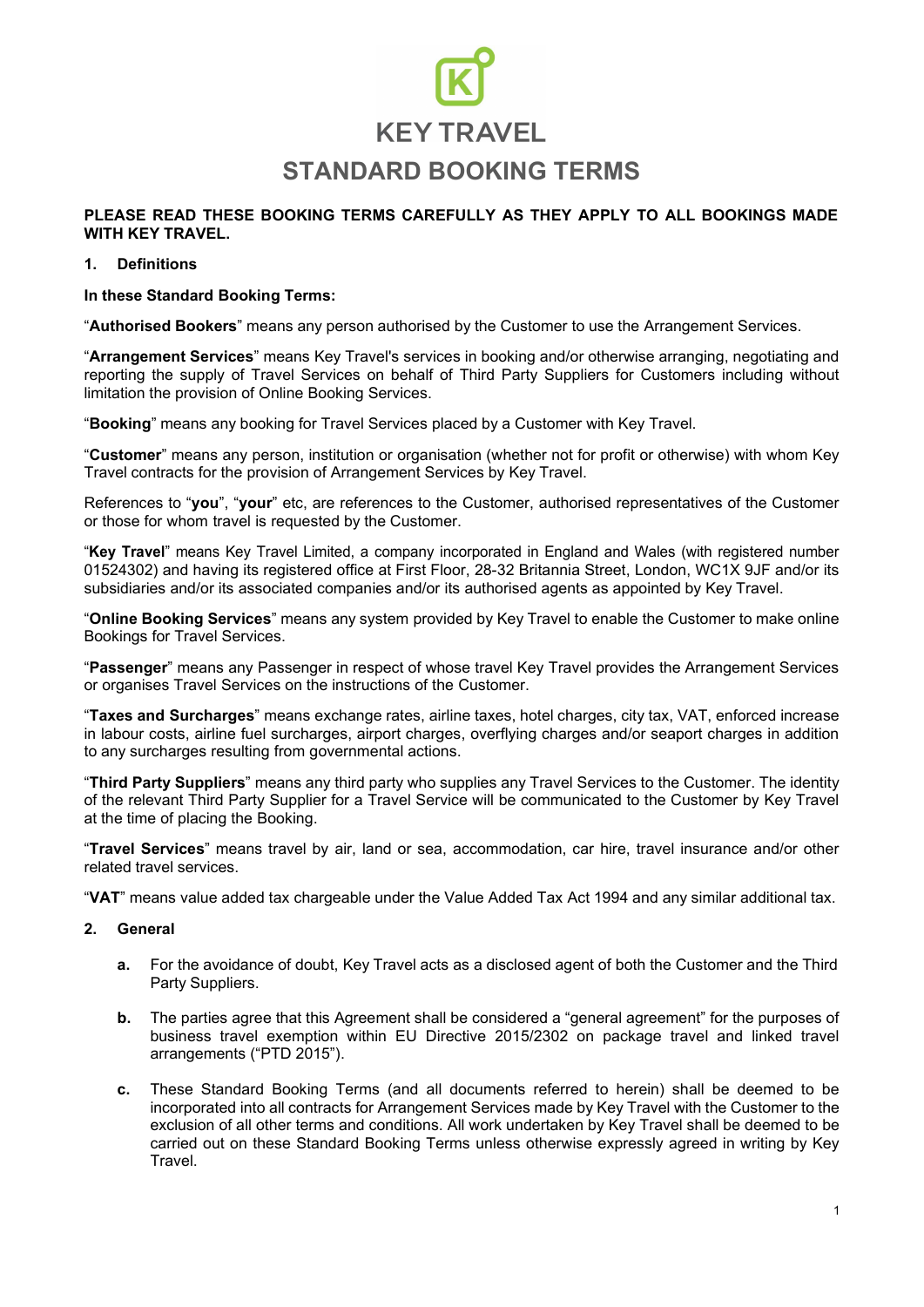- Where a Customer's Travel Services relate to a Group of Passengers (and what constitutes a "**Group**" **d.** is determined by Key Travel and/or any applicable Third Party Supplier), Key Travel's Group Terms in force from time to time will apply in addition to these Standard Booking Terms.
- **e.** Where bookings are made through Key Travel's Online Booking Services, Key Travel's Online Booking Terms in force from time to time will apply in addition to these Standard Booking Terms.
- **f.** Key Travel shall provide such Arrangement Services to the Customer and organise such Travel Services for the Customer as may be requested by the Customer from time to time. In the absence of any express written instructions to the contrary, Key Travel may accept (and the Customer shall be bound by) any requests made by any employee, delegate, student, agent and/or other representative of the Customer.
- **g.** When taking Bookings or otherwise arranging Travel Services, the Customer acknowledges that Key Travel is acting as an agent for and on behalf of the Customer and the relevant Third Party Supplier. As such the relevant Third Party Supplier will be responsible for providing the Travel Services to the Customer. Key Travel will not be responsible for any default or failure in any supply by any Third Party Supplier or for any loss, claim, cost, damage or injury incurred by the Customer or any Passenger (directly or indirectly) as a result of the acts or omissions of the Third Party Supplier.
- **h.** By making a Booking, the Customer will be entering into a legally binding contract with the relevant Third Party Supplier in respect of the Travel Services to be provided by such Third Party Supplier. The contract for the Travel Services will be subject to the terms and conditions of that Third Party Supplier (copies of which are available to the Customer on request) and the Customer will be bound by such terms and conditions. It is the responsibility of the Customer to ensure that it and its Passengers comply with such terms and conditions including (without limitation) those which relate to check-in times and luggage allowances.
- **i.** No Passenger or any other third party will have any rights against Key Travel, whether pursuant to the Contracts (Rights of Third Parties) Act 1999 or otherwise.
- **j.** All calls may be silently monitored and recorded for training and quality purposes.
- **k.** A reference to a statute or statutory provision is a reference to it as amended, extended or re-enacted from time to time.
- **3. IMPORTANT NOTICE:** ALTHOUGH REASONABLE EFFORTS ARE MADE TO UPDATE THE INFORMATION KEY TRAVEL HOLDS IN RELATION TO THE TRAVEL SERVICES, SUCH INFORMATION IS COMPILED BY KEY TRAVEL FROM VARIOUS THIRD PARTY SUPPLIERS OVER WHICH (UNLESS OTHERWISE STATED) KEY TRAVEL HAS NO CONTROL. AS SUCH, KEY TRAVEL DOES NOT MAKE ANY REPRESENTATIONS, WARRANTIES OR GUARANTEES, WHETHER EXPRESS OR IMPLIED, THAT SUCH INFORMATION IS ALWAYS ACCURATE, COMPLETE AND/OR UP-TO-DATE. TO THE FULLEST EXTENT PERMITTED BY LAW, KEY TRAVEL ACCEPTS NO LIABILITY FOR ANY LOSS OR DAMAGE CAUSED BY INACCURATE INFORMATION RELATING TO TRAVEL SERVICES.

#### **4. Fees and Payment**

**a.** The Customer shall pay to Key Travel, on demand, all costs, fees and Taxes and Surcharges as invoiced by Key Travel to the Customer in respect of any Arrangement Services and any Travel Services in accordance with the payment terms set out in such invoice or otherwise agreed by Key **Travel**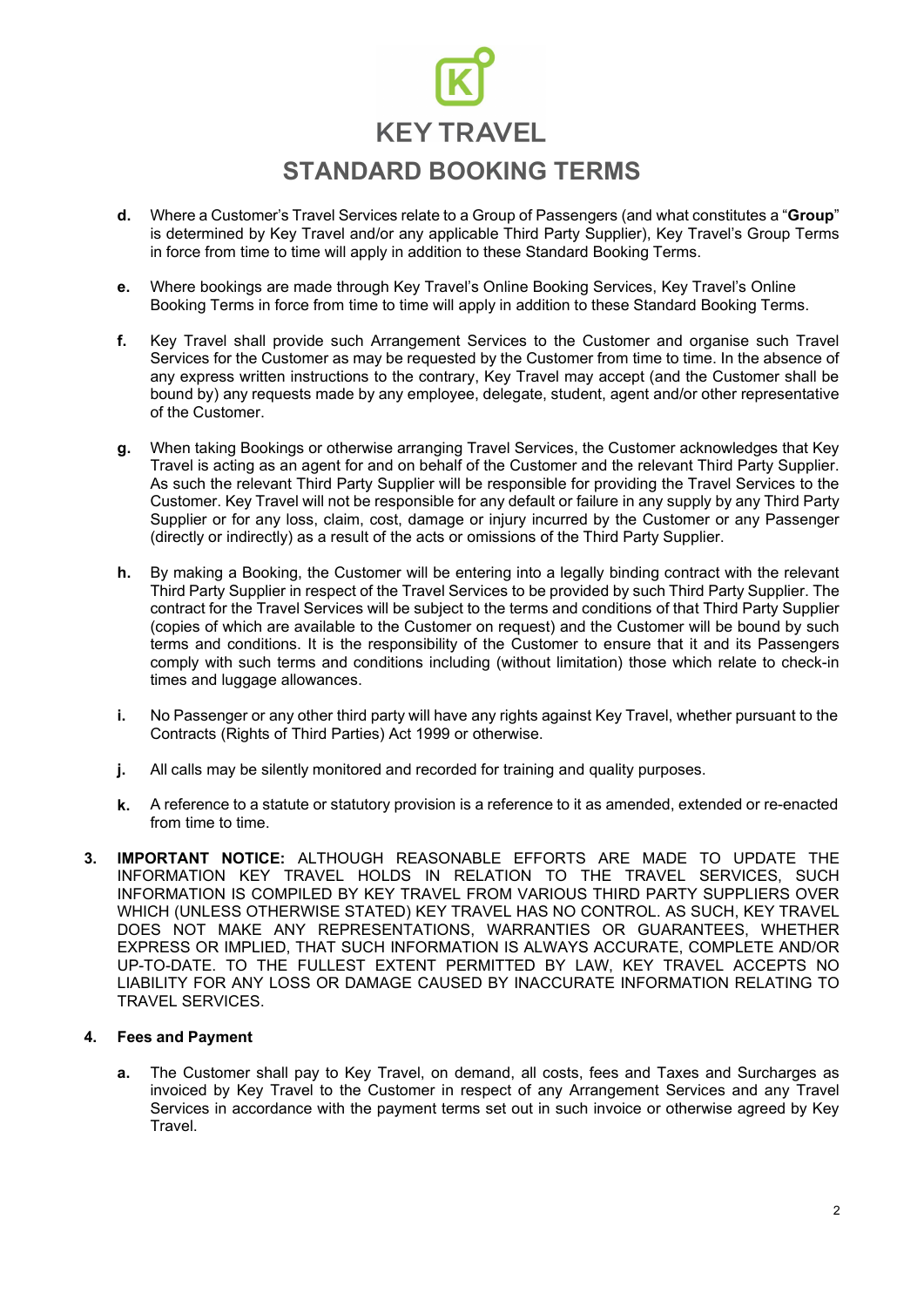- **b.** The price for the Travel Services will be quoted in pounds sterling on Key Travel's quotation and booking confirmation using the rate of exchange in force at the time of making the Booking. VAT will be charged where applicable at the rate in force on the date of supply of the Travel Services.
- **c.** Key Travel reserves the right to request advance payment for Arrangement Services and/or Travel Services.
- **d.** Travel Services which are not ticketed and/or confirmed at the time of Booking may incur a higher fee than that given at the time of Booking. Until the Booking is confirmed and committed to by the Customer the price cannot be guaranteed and is subject to change. When placing a Booking with Key Travel, the price will be calculated on the basis of then known costs but will be subject to fluctuations in Taxes and Surcharges.
- **e.** Key Travel may charge the Customer a booking fee or receive commission from Bookings.
- **f.** A charge will be payable by the Customer at Key Travel's standard rate for any payments made for Bookings by credit card.
- **g.** If the Customer requires a purchase order number or similar payment code to be provided when a Booking is made, it is the responsibility of the Customer to ensure that such number is provided and that it is accurate. The Customer shall be required to pay in full all invoices and charges for Bookings which have been made even if a valid purchase order or similar payment code was not provided at the time of Booking.

#### **5. Credit Account Facilities**

- **a.** If credit account facilities have been made available by Key Travel to the Customer then all sums due from the Customer to Key Travel shall be payable as set out in paragraph 5c below. Key Travel reserves the right to decline credit account facilities or to withdraw such facilities. Key Travel reserves the right to retain any funds due to the Customer such as refunds or credits to offset against any outstanding debt. Should no such credit account facilities be made available by Key Travel to the Customer or should these facilities be at any time withdrawn then Key Travel reserves the right to request an advance payment from the Customer in respect of all Travel Services and Arrangement Services.
- **b.** Upon the withdrawal of credit account facilities all monies owing to Key Travel will become immediately payable.
- **c.** Payment by the Customer of monies outstanding on credit accounts is due as cleared funds within 14 days from the date of the invoices, excluding invoices for foreign currency or travellers cheques which are due for payment by the Customer upon receipt of the invoice.

#### **6. Payment for Travel Services by Key Travel**

- **a.** From time to time Key Travel may (at Key Travel's discretion) make payment to a Third Party Supplier for Travel Services on behalf of a Customer using a Key Travel credit card or other payment method. Additional fees may be applied for such a service and the cost of reconciling any credit card statements.
- **b.** Where payment for Travel Services is made using a Key Travel credit card or other payment method the Customer agrees to indemnify Key Travel from any misuse of the card or payment details by any current or past employee, delegate, student, agent and/or other representative of the Customer and any Passenger.

#### **7. Booking Terms, Amendments or Cancellations**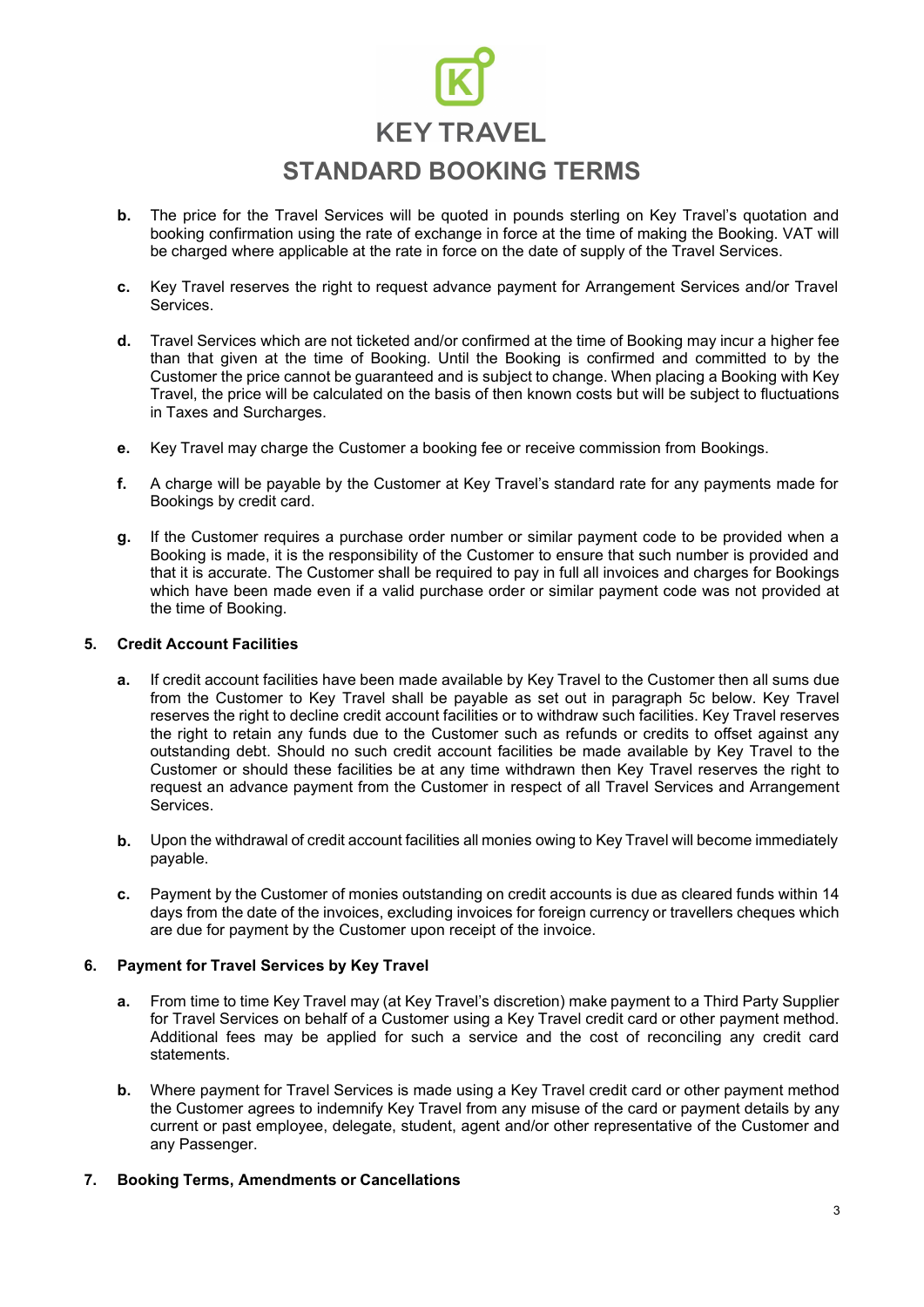- **a.** The Customer is responsible for the accuracy and completeness of all data and information supplied to Key Travel in connection with a Booking. In the event that such information is found to be incorrect additional costs may apply to correct such details. Details of such additional costs are available upon request. For the avoidance of any doubt Key Travel shall not be liable for any loss, costs or damages suffered or incurred by the Customer (or any of the Passengers), including but not limited to any restriction on travel imposed by any travel authorities, as a result of any inaccurate information provided by the Customer.
- **b.** Key Travel reserves the right to charge an administration fee for amendments or cancellations of any Bookings, including (without limitation) where no additional documentation is required.
- **c.** Should the Customer wish to make any changes to its Booking (once confirmed) please notify Key Travel in writing as soon as possible. Where Key Travel can meet the Customer's request, an administration fee will be payable together with any costs incurred by Key Travel and any costs and/or charges incurred or imposed by any Third Party Supplier in making the change.
- **d.** The Customer acknowledges that the Travel Services may be subject to cancellation by the Third Party Supplier without prior notice. The Customer is responsible for checking and complying with the specific change or cancellation terms for all Bookings.

#### **8. Passports, Visas and Travel Documentation**

It is the Customer's responsibility to ensure that each Passenger's passport and visa requirements for entry to or transit through a particular country are adhered to. Key Travel will accept no responsibility for any instance where travel plans are curtailed as a result of inadequate documentation.

#### **9. Special Requests and Medical Problems**

Any special requests, such as dietary or access requirements, must be communicated to Key Travel at the time of Booking. Key Travel act as an agent and the relevant Third Party Supplier will be responsible for providing these services to the relevant Passengers. Key Travel cannot guarantee however that special requests will be fulfilled. Failure to provide this information at the time of booking may result in Key Travel being unable to arrange with the Third Party Provider for such a request to be fulfilled.

#### **10. Refunds**

- **a.** Credit notes or refunds (if any) for Travel Services not used may only be issued upon the return of all the relevant documentation relating to the Travel Service concerned and are subject to the terms and conditions of the relevant Third Party Supplier.
- **b.** In the event that any cancellation or refund requires the consent of or calculation by the relevant Third Party Supplier then the invoice issued shall remain due and payable in accordance with paragraph 4 above and any sum refunded by the Third Party Supplier shall only be credited to the Customer's account on receipt of same by Key Travel from the Third Party Supplier.
- **c.** All relevant documents required for a refund must be sent to Key Travel by registered mail. It is the responsibility of the Customer to ensure that the documents are received by Key Travel.
- **d.** Without prejudice to the generality of paragraphs 10a and 10b above, the Customer acknowledges and agrees that:
	- i. any credit notes or refunds in respect of rail travel services can only be issued provided the relevant documentation is returned within one month of date of the issue of the said documentation (or on any other terms of the relevant Third Party Supplier relating to the ticket issued in respect of the rail services in question); and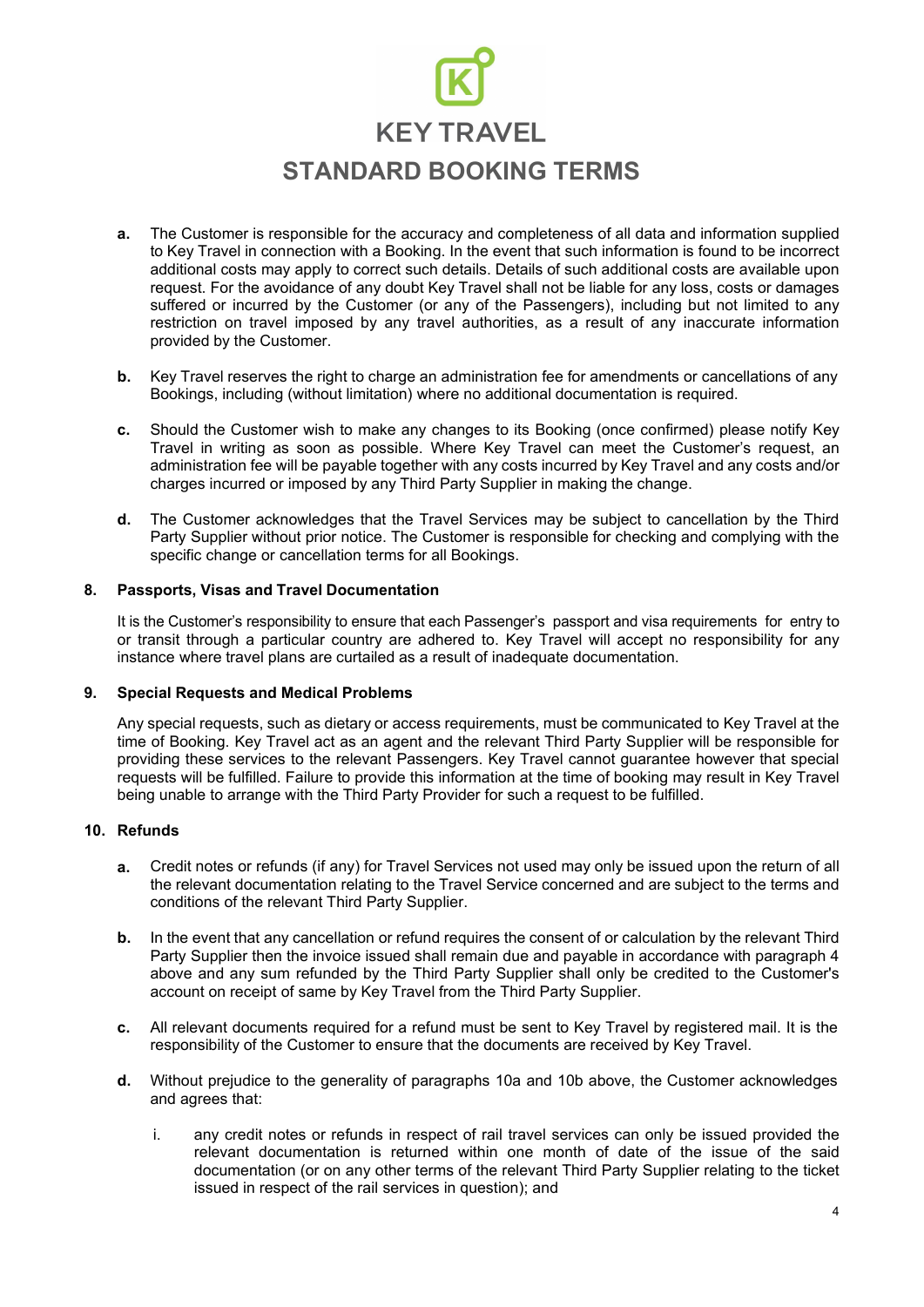- not all tickets may be refunded or altered and that any refunds made may incur additional fees, which Key Travel and/or the Third Party Supplier may from time to time levy. ii.
- **e.** If the Customer is unsure as to the cancellation and/or refund provisions of any particular ticket or the charges levied then clarification should be sought at the time of Booking.

#### **11. Late Payments**

In the event that any sums due by the Customer to Key Travel are not paid when due then, without prejudice to any other remedies of Key Travel, Key Travel may at any time:

- **a.** suspend all or part of the provision of the Arrangement Services to the Customer;
- **b.** charge interest on all overdue sums, at a rate of 4% above the base lending rate from time to time of The Bank of England. Such interest shall accrue and be compounded on a daily basis from the due date until actual payment of the overdue amount. The Customer shall pay the interest together with the overdue amount; and/or
- cancel (without any liability to the Customer or to any Passenger) any Bookings made on behalf of the Customer in respect of which payment is outstanding, with any cancellation fees incurred as a result thereof being charged to the account of the Customer. **c.**

#### **12. Liability**

- **a.** Subject to paragraphs 12b and 12d, in the event of a claim by the Customer or by any Passenger in respect of the supply of the Arrangement Services or any other liability whatsoever for which Key Travel is responsible in law, Key Travel's liability shall not, in any event, exceed the total amount paid or payable by the Customer to Key Travel by way of fees for the supply of the Arrangement Services concerned and the associated Travel Services.
- **b.** Subject to paragraph 12d, Key Travel shall incur no liability whatsoever to the Customer or any Passenger in respect of any indirect or consequential losses (howsoever incurred).
- **c.** Key Travel shall not be liable to the Customer or any Passenger for any default or failure in any supply by any Third Party Supplier or for any loss, claim, cost, damage or injury incurred by the Customer or any Passenger (directly or indirectly) as a result of the acts or omissions of the Third Party Supplier.
- **d.** Nothing in these terms and conditions limits Key Travel's liability in respect of death or personal injury where such liability cannot by law be excluded.

#### **13. Insurance**

The Customer acknowledges and agrees that it is reasonable and prudent for the Customer (and/or any Passenger) to put in place a policy of insurance in respect of any loss, claim, cost, damage or injury incurred in connection with the Travel Services and any travel resulting therefrom. Key Travel shall use all reasonable endeavours to assist the Customer and/or the Passenger in obtaining such a policy of insurance from an insurer on the express request of the Customer and on payment by the Customer of the appropriate premium. The Customer agrees to make each and every Passenger aware of the provisions of this paragraph 13.

#### **Waiver 14.**

In the event that Key Travel should at any time expressly or by implication waive any of its rights contained herein such waiver shall not be deemed to prejudice in any way the enforcement of such rights by Key Travel on any subsequent occasion.

#### **Variation 15.**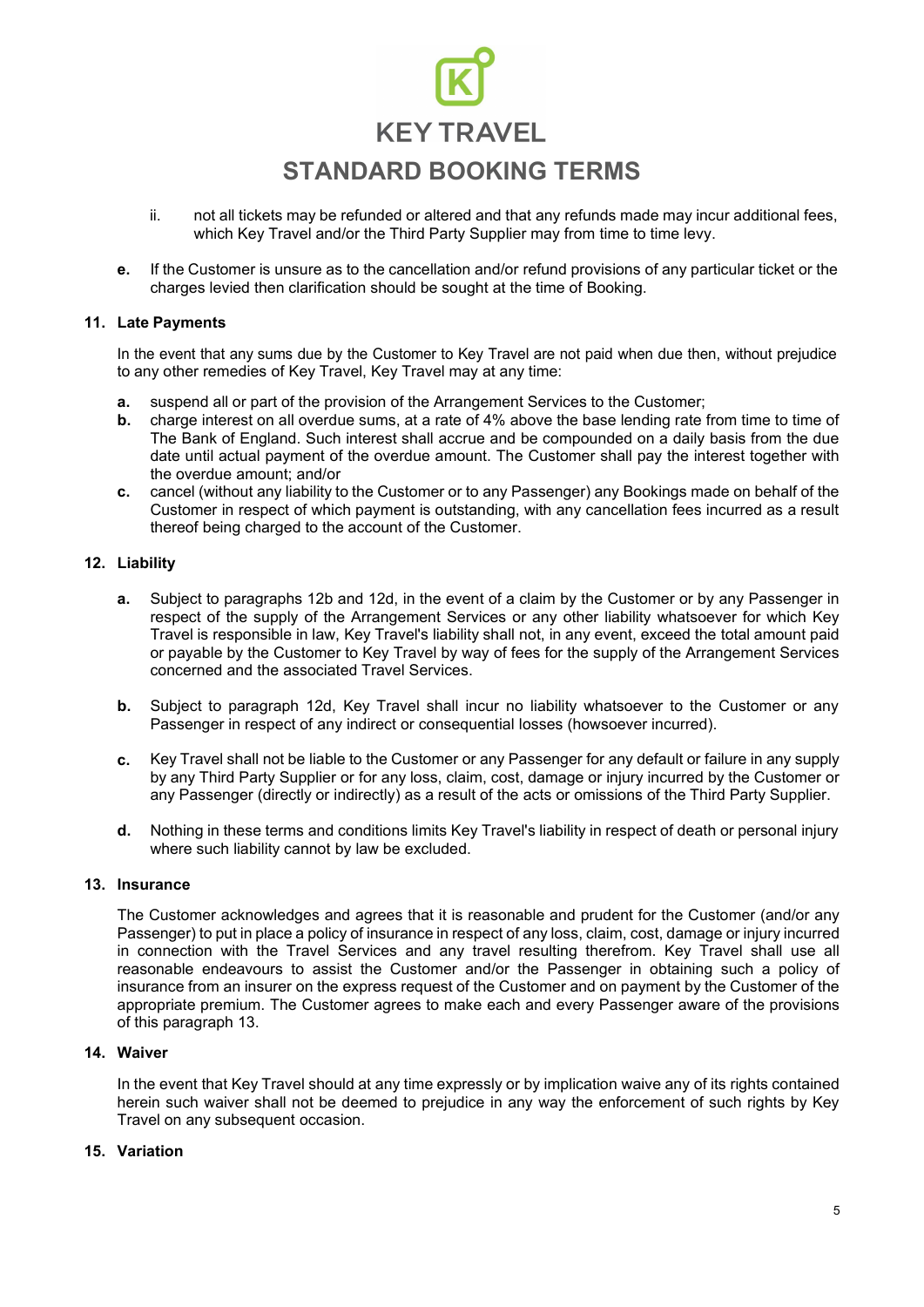- **a.** Key Travel reserves the right to vary the terms of these Standard Booking Terms at any time; such variation shall take effect immediately and will be available to view online.
- **b.** Key Travel reserves the right to review and adjust all elements of fees without prior notice to take account of (but not limited to) inflation, increased charges, costs, or changes to terms and conditions by Third Party Suppliers or other parties that may impact on Key Travel*.*

#### **16. Data Protection**

**a.** Where Key Travel processes personal data on the Customer's behalf when performing its obligations under these Standard Booking Terms, the terms of the Schedule to these Standard Booking Terms shall apply.

#### **17. Confidentiality**

- **a.** The Customer undertakes to keep confidential all information (written, oral, or in electronic form) concerning the business, business systems, methodologies, and affairs of Key Travel that it shall have obtained or received as a result of the provision of Arrangement Services or Travel Services ("**Confidential Information**").
- **b.** Notwithstanding the above, the Customer may disclose Confidential Information to: i) its holding company or subsidiary (each such term as defined in the Companies Act 2006) and its officers, directors, employees and professional advisers (including auditors); ii) where requested or required by any court of competent jurisdiction or any competent judicial, governmental, supervisory or regulatory body; or iii) with the prior written consent of Key Travel.
- **c.** For the avoidance of doubt, Confidential Information excludes information that: i) is or becomes public knowledge other than as a direct or indirect result of any breach of this paragraph 17; or ii) is known by the Customer before the date the information is disclosed by Key Travel or is lawfully obtained by the Customer after that date.

#### **18. Financial Protection**

- **a.** When the Customer buys an "ATOL Protected" flight from Key Travel it will receive a booking confirmation confirming its arrangements and protection under Key Travel's Air Travel Organiser's Licence number 3329. In the unlikely event of Key Travel's insolvency, the CAA will ensure that the Customer (and/or any Passenger) is not stranded abroad and will arrange to refund any money the Customer has paid to Key Travel for an advance Booking. For further information visit the ATOL website at [www.atol.org.uk.](http://www.atol.org.uk/)
- **b.** Not all holiday and travel services offered and sold by Key Travel will be protected by the ATOL scheme. The Customer should ask for confirmation as to what protection might apply to its Booking.

#### **19. Complaints Procedure**

**a.** If the Customer or any Passenger has a problem during their trip, please inform the relevant Third Party Supplier (where applicable) and the resort representative immediately who will endeavour to resolve any complaint(s). You can also contact Key Travel via the usual details for support from one of our booking agents. If the situation remains unresolved, the customer and/or the passenger should follow this up with 28 days of their return home in writing to Head of International Customer Operations, Key Travel Limited 9th Floor, St James Building, 61-95 Oxford Street, Manchester, M1 6EJ giving the original booking reference number and all other relevant information Key Travel may request.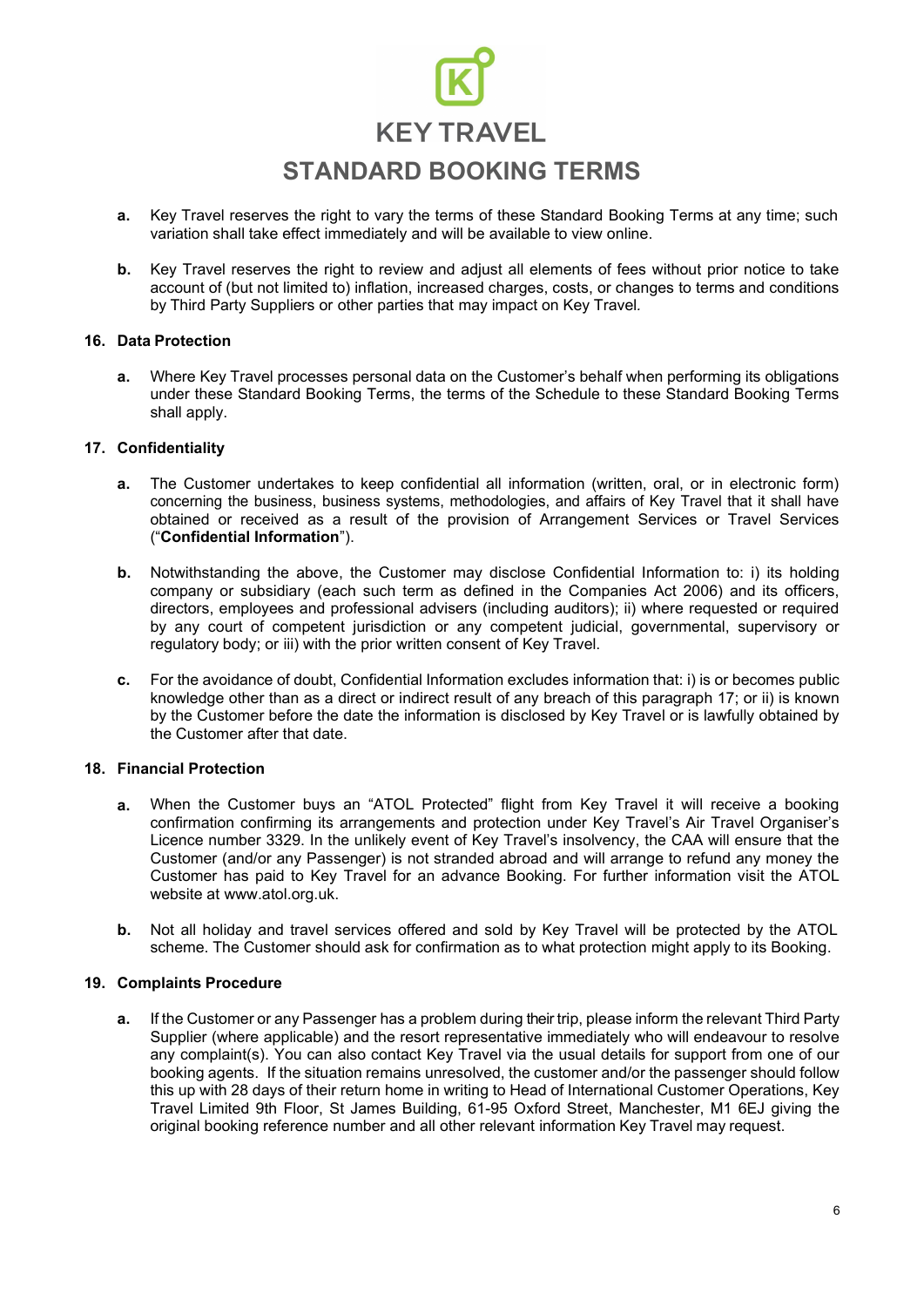Key Travel will investigate your complaint in line with our Stakeholder Management policy as follows:

- 1. The Head Of International Customer Operations will acknowledge the complaint promptly (usually within 7 days) and provide a timeline for review/response
- 2. If the complaint relates to an issue with a third-party external to Key Travel, that complaint will be forwarded immediately to that third party for a response and followed up every 5 days until resolution
- 3. If the complaint is internal to Key Travel, timeframes for a response will depend on the issue raised and the time required to investigate and follow a legal process if appropriate. 4-6 weeks is a reasonable guideline, although if the grievance can be simply resolved e.g. within 24 hours, we will of course do so.
- 4. If the complainant is unsatisfied with the response received from the Head Of International Customer Operations, the complaint is then escalated to the Global Operations Director who will revert with a timeline for review/response.

Key Travel will not be able to assist in dealing with any complaint if the Customer and/or the Passenger does not communicate the problem to the relevant Third Party Supplier at the time the issue arises.

- We are a Member of ABTA, membership number W5255/3821X. We are obliged to maintain a high standard of service to you by ABTA's Code of Conduct. We can also offer you ABTA's scheme for the resolution of disputes which is approved by the Chartered Trading Standards Institute. It is unlikely that you will have a complaint that cannot be settled amicably. However, if we cannot resolve your complaint, go to [www.abta.com](http://www.abta.com/) to use ABTA's simple procedure. Further information on the Code and ABTA's assistance in resolving disputes can be found on [www.abta.com.](http://www.abta.com/) **b.**
- **c.** The Scheme provides for a simple and inexpensive method of arbitration on documents alone with restricted liability on the Customer in respect of costs. Full details will be provided on request or can be obtained from the ABTA website [www.abta.com. T](http://www.abta.com/)he Scheme does not apply to claims for an amount greater than £5,000 per person. There is also a limit of £25,000 per Booking. Neither does it apply to claims, which are solely in respect of physical injury or illness or their consequences. The Scheme can however deal with compensation claims which include an element of minor injury or illness subject to a limit of £1,000 on the amount the arbitrator can award per person in respect of this element. The application for arbitration and Statement of Claim must be received by the Chartered Institute of Arbitrators within nine months of the date of return from the holiday. Outside this time limit arbitration under the Scheme may still be available if the company agrees, but the ABTA Code does not require such agreement.

#### **20. Jurisdiction and Governing Law**

These Standard Booking Terms, any supply of the Arrangement Services to the Customer and/or the Passenger(s) and any contracts between Key Travel and the Customer shall be governed by the law of England and shall be subject to the exclusive jurisdiction of the English Courts, without prejudice to the right of Key Travel to seek recovery of any sums due from the Customer before any court of competent jurisdiction.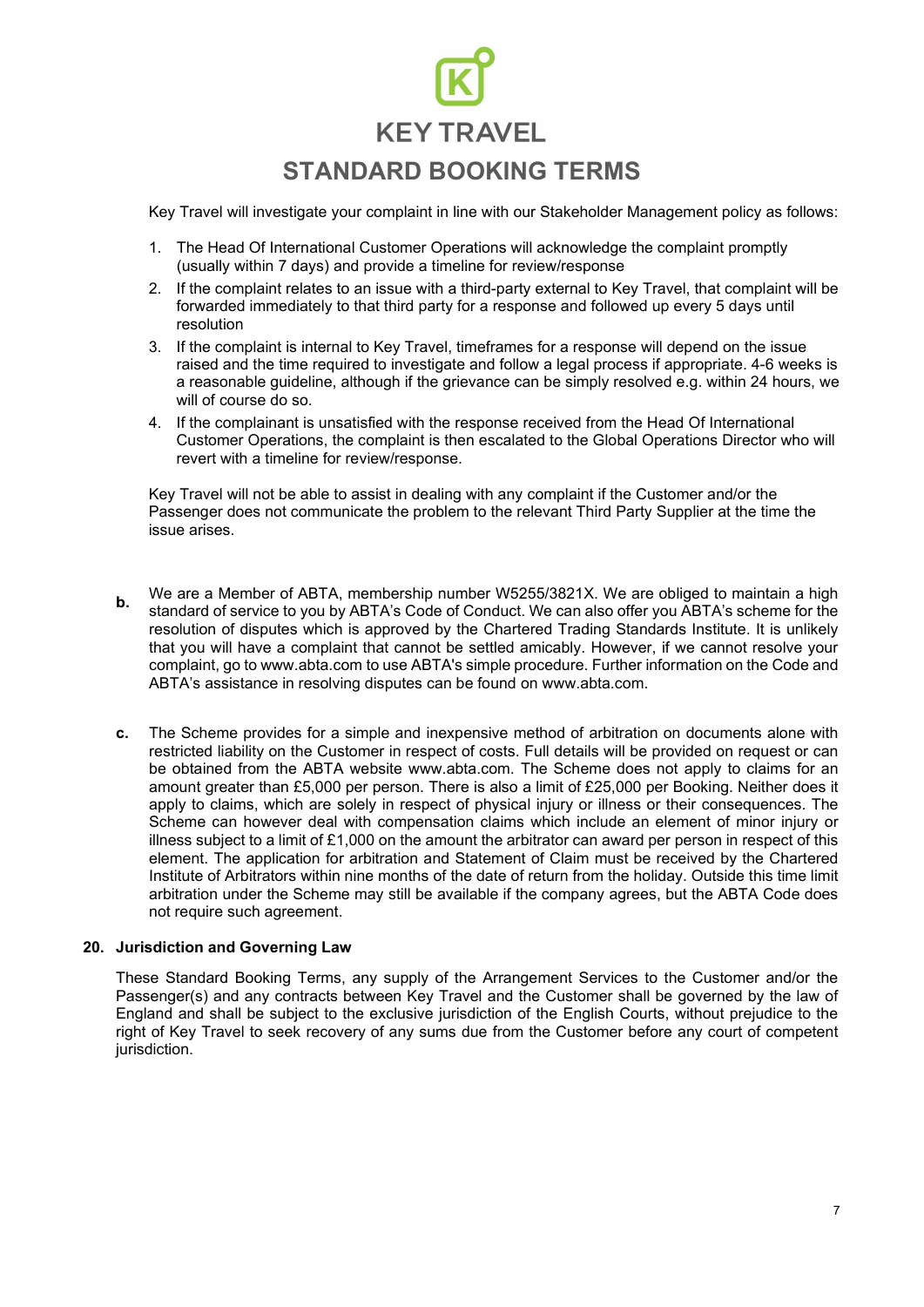#### **1. Definitions**

1.1. In this Schedule to the Standard Booking Terms:

- 1.1.1. the words "**process/processing**", "**data subject**", "**data processor**", "**data controller**", "**personal data**", "**data breach**", and "**data protection impact assessment**" shall have the same meaning ascribed to them in Data Protection Laws; and
- 1.1.2. the following words have the following meanings:

**"Appropriate Safeguards"** means such legally enforceable mechanism(s) for transfers of personal data as may be permitted under Data Protection Laws from time to time including, without limitation, the Standard Contractual Clauses;

"**Authorised Sub-processors**" means those Sub-processors (if any) authorised in writing by the Customer in accordance with Section 5;

"**Data Protection Laws**" means in relation to any Personal Data which is processed in the performance of the Standard Booking Terms (i) until 25 May 2018, EU Directive 95/46/EC, as transposed into the domestic legislation of each Member State; (ii) on and from 25 May 2018 the General Data Protection Regulation (EU) 2016/679 ("**GDPR**"); (iii) as and when enacted in the United Kingdom of Great Britain and Northern Ireland the Data Protection Act supplementing and amending the GDPR; (iv) EU Directive 2002/58/EC on privacy and electronic communications, as transposed into domestic legislation of each Member State; and (v) any applicable decisions, guidelines, guidance notes and codes of practice issued from time to time by courts, supervisory authorities and other applicable government authorities; in each case together with all laws implementing, replacing or supplementing the same and any other applicable data protection or privacy laws;

**"International Organisation"** means an organisation and its subordinate bodies governed by public international law, or any other body which is set up by, or on the basis of, an agreement between two or more countries;

"**Personal Data**" means the data described in Annex 1 to this Schedule and any other personal data processed by Key Travel on behalf of the Customer pursuant to or in connection with the Standard Booking Terms;

"**Personal Data Breach**" means a breach of security leading to the accidental or unlawful destruction, loss, alteration, unauthorised disclosure of, or access to, Personal Data transmitted, stored or otherwise processed by Key Travel or any Sub-processor;

"**Standard Contractual Clauses**" means the standard contractual clauses for the transfer of personal data to processors established in third countries, as approved by the European Commission in Decision 2010/87/EU, or any set of clauses approved by the European Commission which amends, replaces or supersedes such standard contractual clauses;

"**Sub-processor**" means any data processor (including any affiliate of Key Travel) appointed by Key Travel to process personal data on behalf of the Customer; and

"**Supervisory Authority**" means (a) an independent public authority which is established by a Member State pursuant to Article 51 of the GDPR; and (b) any similar regulatory authority responsible for the enforcement of Data Protection Laws.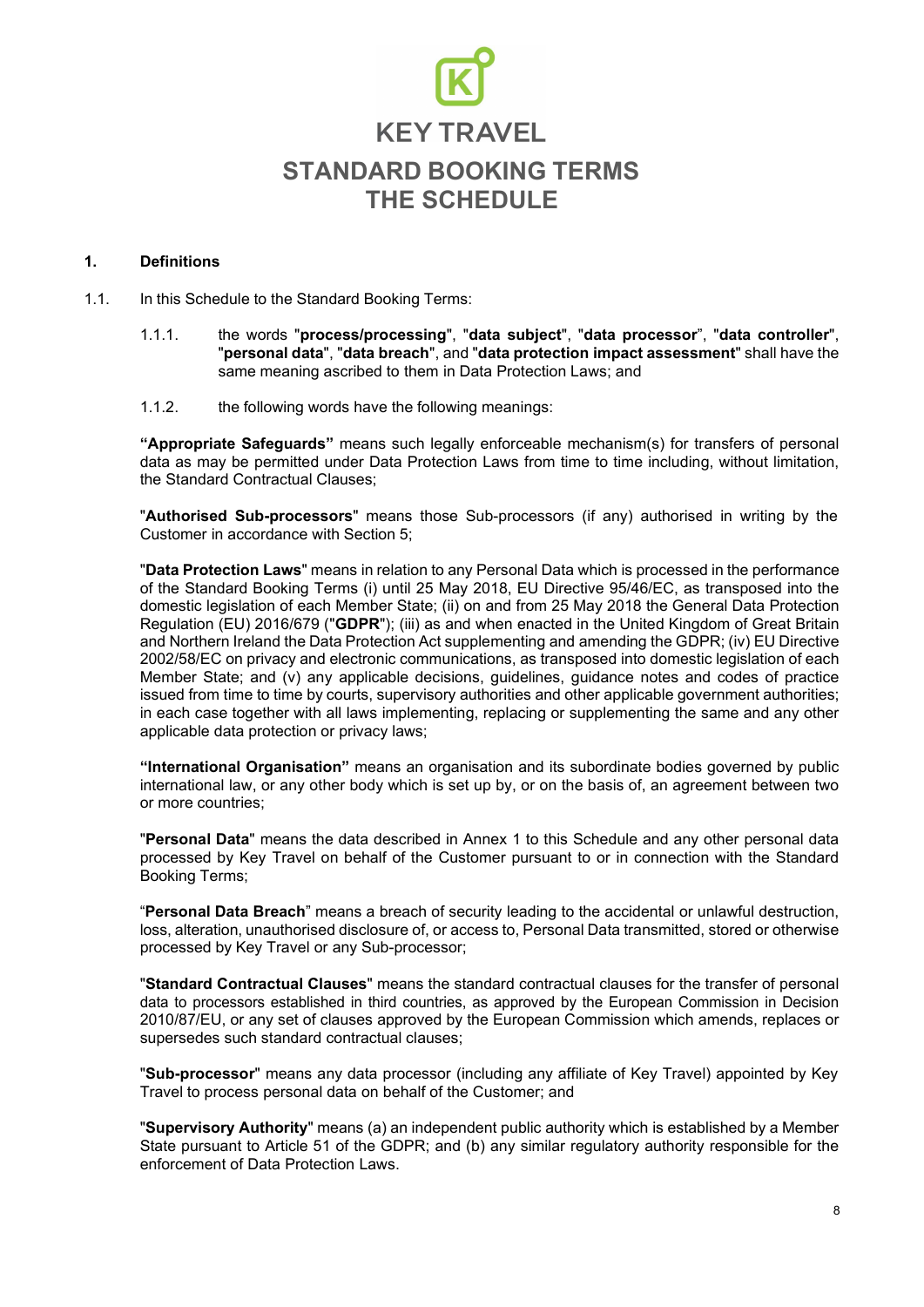#### **2. Processing of the Personal Data**

- 2.1. The Customer and Key Travel record their intention that the Customer shall be the data controller and Key Travel shall be the data processor in respect of the processing of Personal Data in the performance of the Standard Booking Terms.
- 2.2. Each of the Customer and Key Travel shall comply with Data Protection Laws in the performance of the Standard Booking Terms.
- 2.3. Key Travel shall:
	- 2.3.1. only process the types of Personal Data relating to the categories of data subjects for the purposes of the Standard Booking Terms and for the specific purposes in each case as set out in Annex 1 to this Schedule; and
	- 2.3.2. not process, transfer, modify, amend or alter the Personal Data or disclose or permit the disclosure of the Personal Data to any third party other than in accordance with the Customer's documented instructions (whether in the Standard Booking Terms or otherwise) unless processing is required by applicable law to which Key Travel is subject, in which case Key Travel shall to the extent permitted by such law inform the Customer of that legal requirement before processing that Personal Data.

#### **3. Key Travel personnel**

- 3.1. Key Travel shall treat all Personal Data as strictly confidential and shall inform all its employees, agents, contractors and Authorized Sub-processors engaged in processing the Personal Data of the confidential nature of such Personal Data.
- 3.2. Key Travel shall take reasonable steps to ensure the reliability of any employee, agent, contractor and Authorized Sub-processor who may have access to the Personal Data, ensuring in each case that access is limited to those persons or parties who need to access the relevant Personal Data, as necessary for the purposes set out in Section 2.1 above in the context of that person's or party's duties to Key Travel.
- 3.3. Key Travel shall ensure that all such persons or parties involved in the processing of Personal Data are subject to confidentiality undertakings or are under an appropriate statutory obligation of confidentiality.

#### **4. Security**

4.1. Key Travel shall implement appropriate technical and organisational measures to ensure a level of security of the Personal Data appropriate to the risks that are presented by the processing, in particular from accidental or unlawful destruction, loss, alteration, unauthorised disclosure of, or access to Personal Data transmitted, stored or otherwise processed, and shall take all measures required pursuant to Article 32 of the GDPR.

#### **5. Sub-processing**

5.1. Key Travel shall not engage any Sub-processor to process Personal Data other than with the prior specific or general written authorisation of the Customer (such authorisation not to be unreasonably withheld, conditioned or delayed).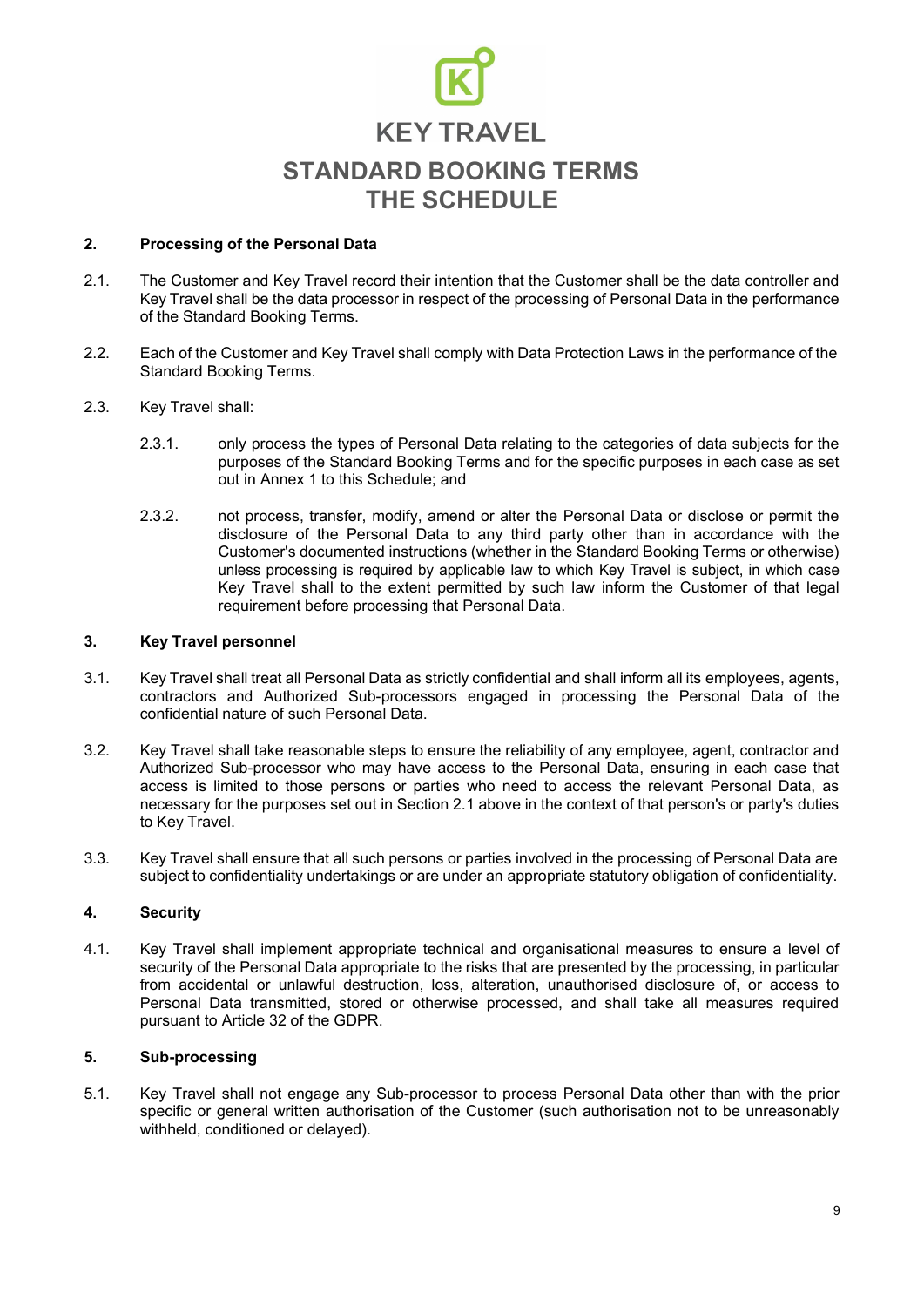- The Customer authorises Key Travel to engage Sub-processors in accordance with this section 5 and subject to Key Travel meeting the obligations set out in sections 5.3 and 5.4 below. The Customer may, on request, obtain a list of current Sub-processors by contacting us at [tellmemore@keytravel.com.](mailto:tellmemore@keytravel.com) 5.2.
- 5.3. In the case of general written authorisation, Key Travel shall inform the Customer of any intended changes concerning the addition or replacement of other Sub-processors, thereby giving the Customer the opportunity to object to such changes.
- 5.4. With respect to each Sub-processor, Key Travel shall:
	- 5.4.1. enter into a written contract between Key Travel and each Sub-processor on terms which are the same as or substantially similar to those set out in this Schedule;
	- 5.4.2. ensure that each Sub-processor provides sufficient guarantees to implement appropriate technical and organisational measures in such a manner that processing will meet the requirements of Data Protection Laws and this Schedule; and
	- 5.4.3. remain fully liable to the Customer for any failure by each Sub-processor to fulfil its obligations in relation to the processing of any Personal Data.

#### **6. Data subject rights**

- 6.1. Key Travel shall without undue delay, and in any case within three (3) working days, notify the Customer if it receives a request from a data subject under any Data Protection Laws in respect of Personal Data, including requests by a data subject to exercise rights in Chapter III of the GDPR, and shall provide full details of that request.
- 6.2. Key Travel shall co-operate as reasonably requested by the Customer to enable the Customer to comply with any exercise of rights by a data subject under any Data Protection Laws in respect of Personal Data and to comply with any assessment, enquiry, notice or investigation under any Data Protection Laws in respect of Personal Data or the Standard Booking Terms, which shall include:
	- 6.2.1. the provision of all information reasonably requested by the Customer within any reasonable timescale specified by the Customer in each case, including full details and copies of the complaint, communication or request and any Personal Data it holds in relation to a data subject;
	- 6.2.2. where applicable, providing such assistance as is reasonably requested by the Customer to enable the Customer to comply with the relevant request within the timescales prescribed by Data Protection Law; and
	- 6.2.3. taking into account the nature of the processing, assisting the Customer by appropriate technical and organisation measures, insofar as this is possible, for the fulfilment of the Customer's requests for exercising the data subject's rights laid down in Chapter III of the GDPR.

#### **7. Incident management**

7.1. In the case of a Personal Data Breach, Key Travel shall immediately and, where feasible, not later than 24 hours after having become aware of it, notify the Personal Data Breach to the Customer providing the Customer with sufficient information which allows the Customer to meet any obligations to report a data breach under Data Protection Laws. Such notification shall: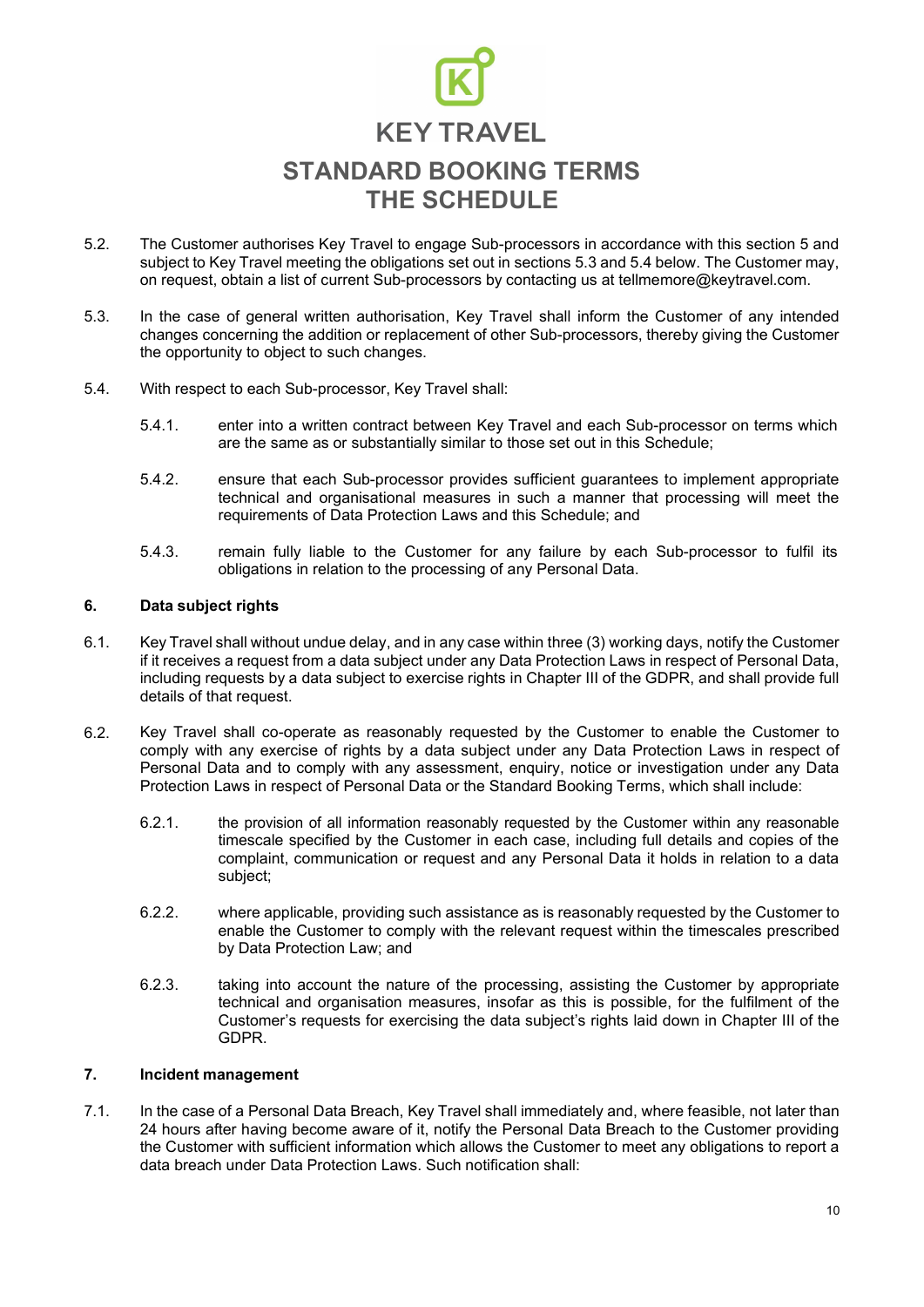- describe the nature of the data breach, the categories and numbers of data subjects concerned, and the categories and numbers of Personal Data records concerned; 7.1.1.
- 7.1.2. communicate the name and contact details of Key Travel's data protection officer or other relevant contact from whom more information may be obtained;
- 7.1.3. describe the likely consequences of the data breach; and
- 7.1.4. describe the measures taken or proposed to be taken to address the data breach, including, where appropriate, measures to mitigate its possible adverse effects.
- 7.2. Key Travel shall co-operate with the Customer and take such reasonable steps as are directed by the Customer to assist in the investigation, mitigation and remediation of each Personal Data Breach, in order to enable the Customer to (i) perform a thorough investigation into the Personal Data Breach, (ii) formulate a correct response, and (iii) take suitable further steps in respect of the Personal Data Breach in order to meet any requirement under Data Protection Laws.
- 7.3. Key Travel shall not inform any third party of a Personal Data Breach without first obtaining the Customer's prior written consent, unless notification is required by law to which Key Travel is subject, in which case Key Travel shall to the extent permitted by such law inform the Customer of that legal requirement, provide a copy of the proposed notification, and consider any comments made by the Customer before notifying the Personal Data Breach.

#### **8. Data protection impact assessment and prior consultation**

8.1. Key Travel shall, at the Customer's request, provide reasonable assistance to the Customer with any data protection impact assessments which are required under Article 35 of the GDPR and with any prior consultations to any Supervisory Authority of the Customer or any of its affiliates which are required under Article 36 of the GDPR, in each case in relation to processing of Personal Data by Key Travel on behalf of the Customer and taking into account the nature of the processing and information available to Key Travel.

#### **9. Deletion or return of Personal Data**

- 9.1. Key Travel shall promptly following the earlier of: (i) cessation of processing of Personal Data by Key Travel; or (ii) termination of the Standard Booking Terms, at the choice of the Customer either:
	- 9.1.1. return a copy of all Personal Data to the Customer and delete all other copies of Personal Data processed by Key Travel or any Authorised Sub-processor; or
	- 9.1.2. delete all copies of Personal Data processed by Key Travel or any Authorised Subprocessor,

unless applicable law to which Key Travel or the Authorised Sub-processor (as applicable) is subject requires storage of the Personal Data, and in each case provide written certification to the Customer that it has complied fully with this Section 9.

#### **10. Audit rights**

10.1. Key Travel shall make available to the Customer on reasonable prior notice all information necessary to demonstrate compliance with this Schedule and allow for and contribute to audits, including inspections, conducted by the Customer or another auditor mandated by the Customer of any premises where the processing of Personal Data takes place.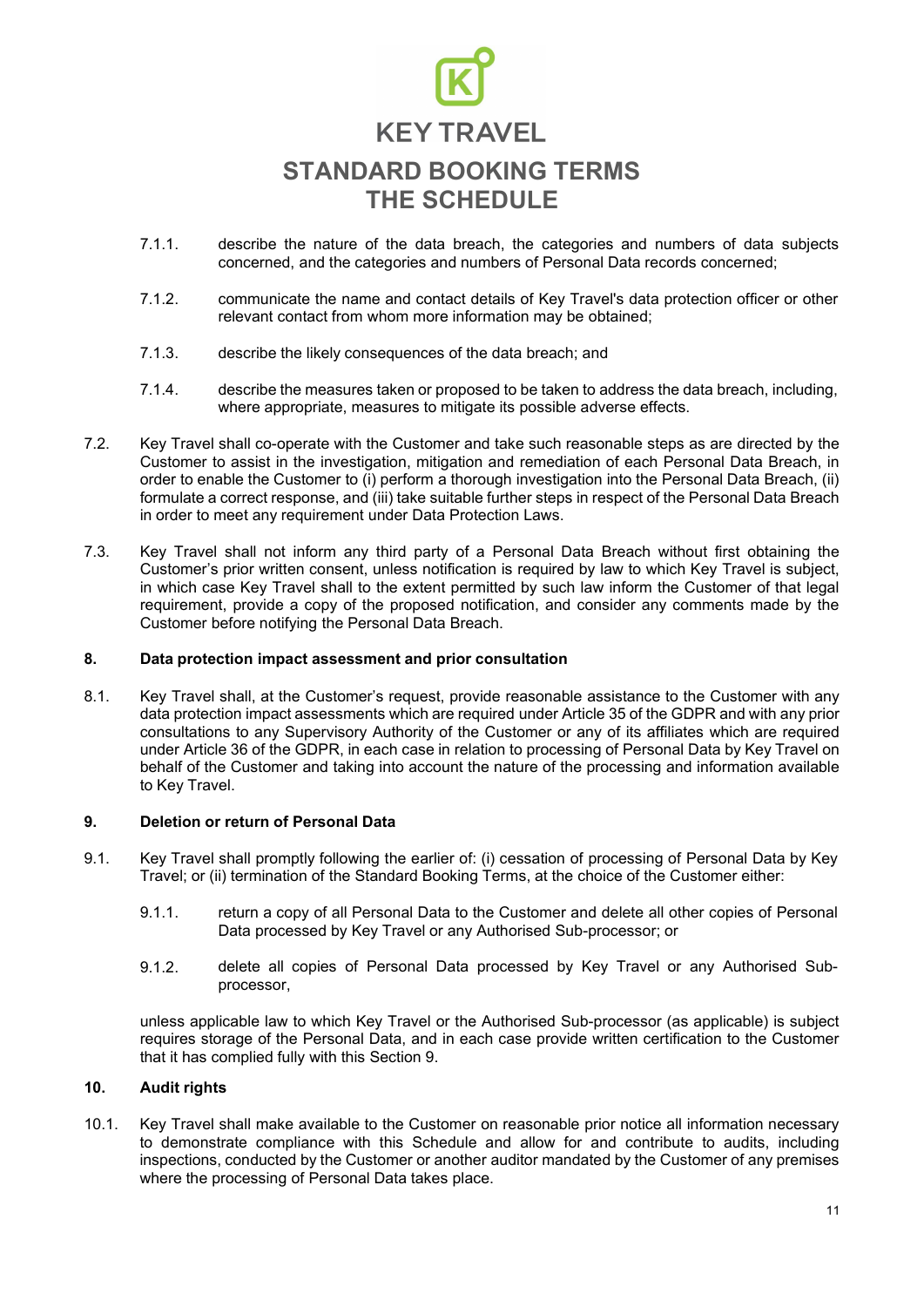#### 10.2. Key Travel shall:

- 10.2.1. permit the Customer or another auditor mandated by the Customer during normal working hours and on reasonable prior notice to inspect, audit and copy any relevant records and processes in order that the Customer may satisfy itself that the provisions of Data Protection Laws and this Schedule are being complied with; and
- 10.2.2. provide reasonable co-operation to the Customer in respect of any such audit.
- 10.3. Key Travel shall immediately inform the Customer if, in its opinion, an instruction pursuant to the Standard Booking Terms or this Schedule infringes the GDPR or other Data Protection Laws.

#### **11. International transfers**

- 11.1. The Customer agrees that Key Travel may transfer the Personal Data to countries outside the European Economic Area or to any International Organisation provided that:
	- 11.1.1. all such transfers shall be effected in accordance with Data Protection Laws; and
	- 11.1.2. save where:
		- 11.1.2.1. the data subject has explicitly consented in writing to the proposed transfer, after having been informed of the possible risks of such transfers for the data subject due to the absence of an adequacy decision of the European Commission and Appropriate Safeguards; or
		- 11.1.2.2. the transfer is necessary for the performance of a contract between the data subject and the Customer or the implementation of pre-contractual measures taken at the data subject's request; or
		- 11.1.2.3. the transfer is necessary for the conclusion or performance of the Standard Booking Terms,

all such transfers shall (to the extent required under Data Protection Laws) be effected by way of Appropriate Safeguards.

11.2. The provisions of this Section 11 shall constitute the Customer's documented instructions with respect to transfers outside the European Economic Area or to any International Organisation in accordance with clause 2.3.

#### **12. Liability**

12.1. Where the Customer and Key Travel are involved in the same processing and either the Customer or Key Travel has, in accordance with paragraph 4 of Article 82 of the GDPR, paid compensation for any damage caused by that processing, then that party shall be entitled to claim back from the other party such part of the compensation as corresponds to the other party's share of responsibility for the damage.

#### **13. Costs**

13.1. The Customer shall pay any reasonable costs and expenses incurred by Key Travel in meeting the Customer's requests made under Sections 6.2 or 8.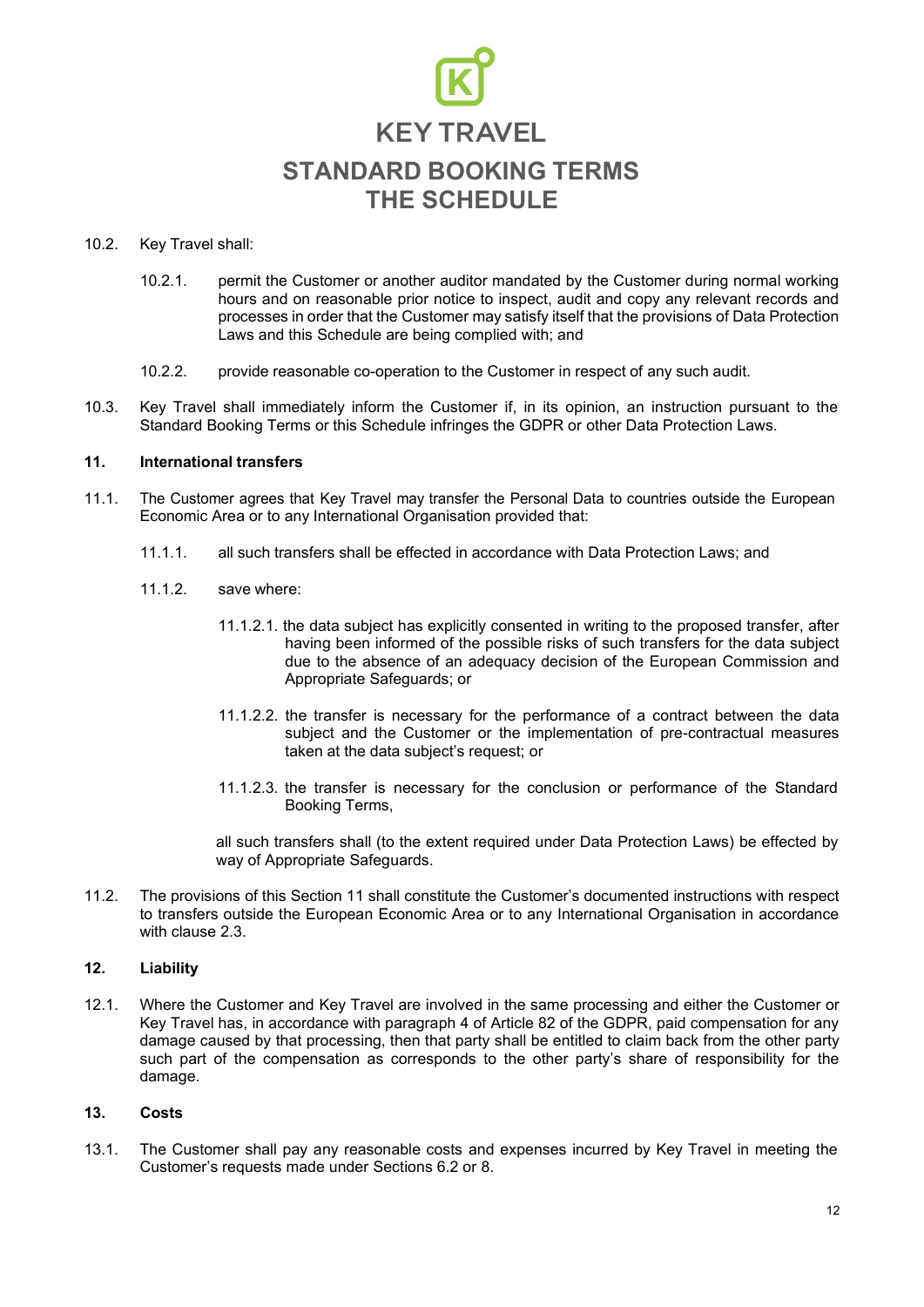

#### **14. Miscellaneous**

14.1. With regard to the subject matter of this Schedule, in the event of inconsistencies between any provision of the Standard Booking Terms and provision of this Schedule, the provision of this Schedule shall prevail.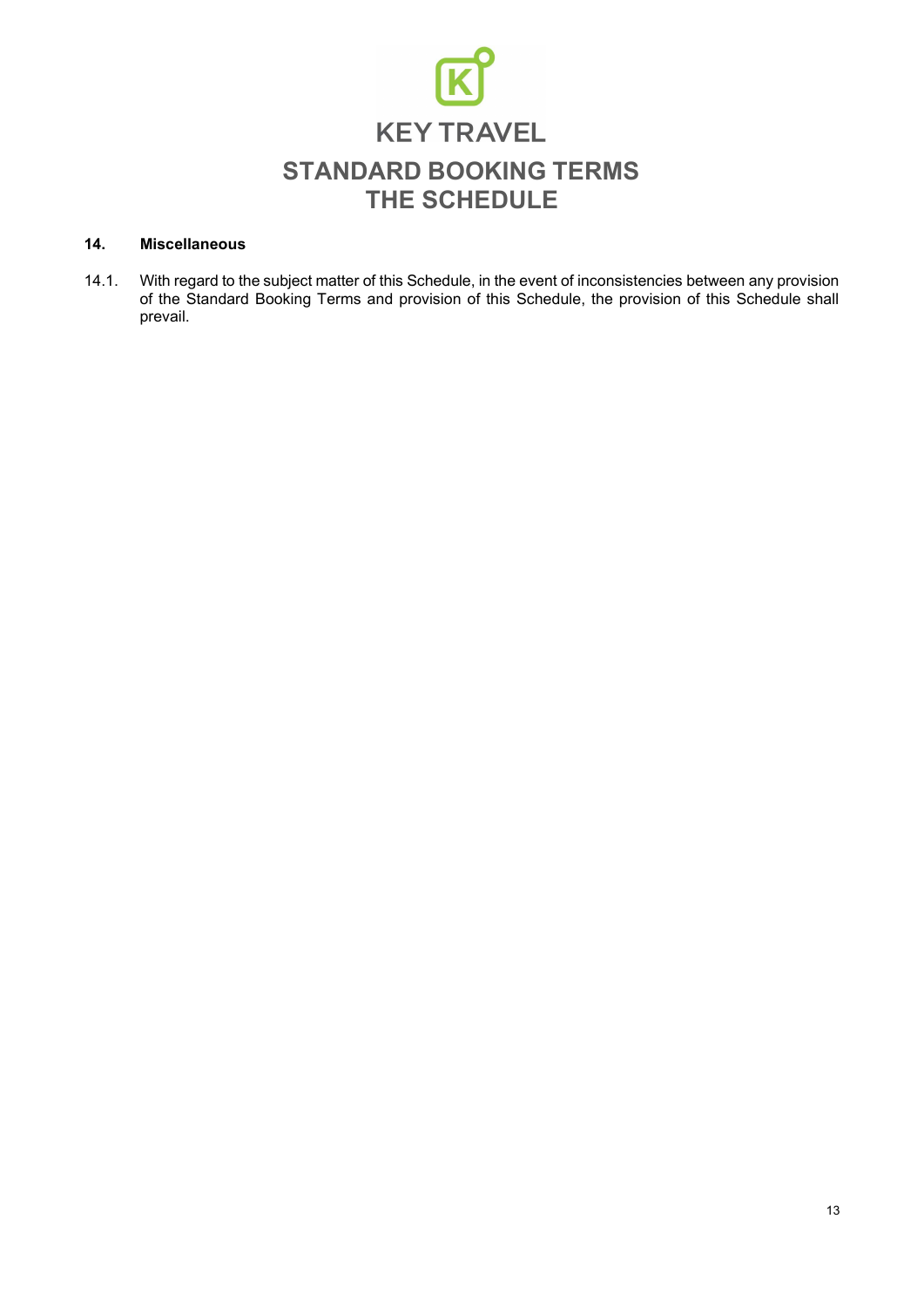#### **ANNEX 1: Details of processing of Personal Data**

This Annex 1 includes certain details of the processing of Personal Data as required by Article 28(3) GDPR.

#### *Subject matter and duration of the processing of Personal Data*

The provision of Arrangement Services by Key Travel to the Customer.

The duration of the processing will be the term required for the provision of Arrangement Services by Key Travel to the Customer.

#### *The nature and purpose of the processing of Personal Data*

Key Travel processes Personal Data in order to provide the Arrangement Services to the Customer in accordance with the Standard Booking Terms.

#### *The types of Personal Data to be processed*

Passenger data:

- Passport number
- Nationality
- Passport expiry date
- Passport issue date
- Gender
- Date of birth
- Traveller name
- Next of Kin Name
- Next of Kin Contact Details
- Dietary requirements

Data of employees of the Customer:

- Name
- Email address
- Physical work address
- Telephone number

#### *The categories of data subject to whom the Personal Data relates*

**Passengers** 

Employees of the Customer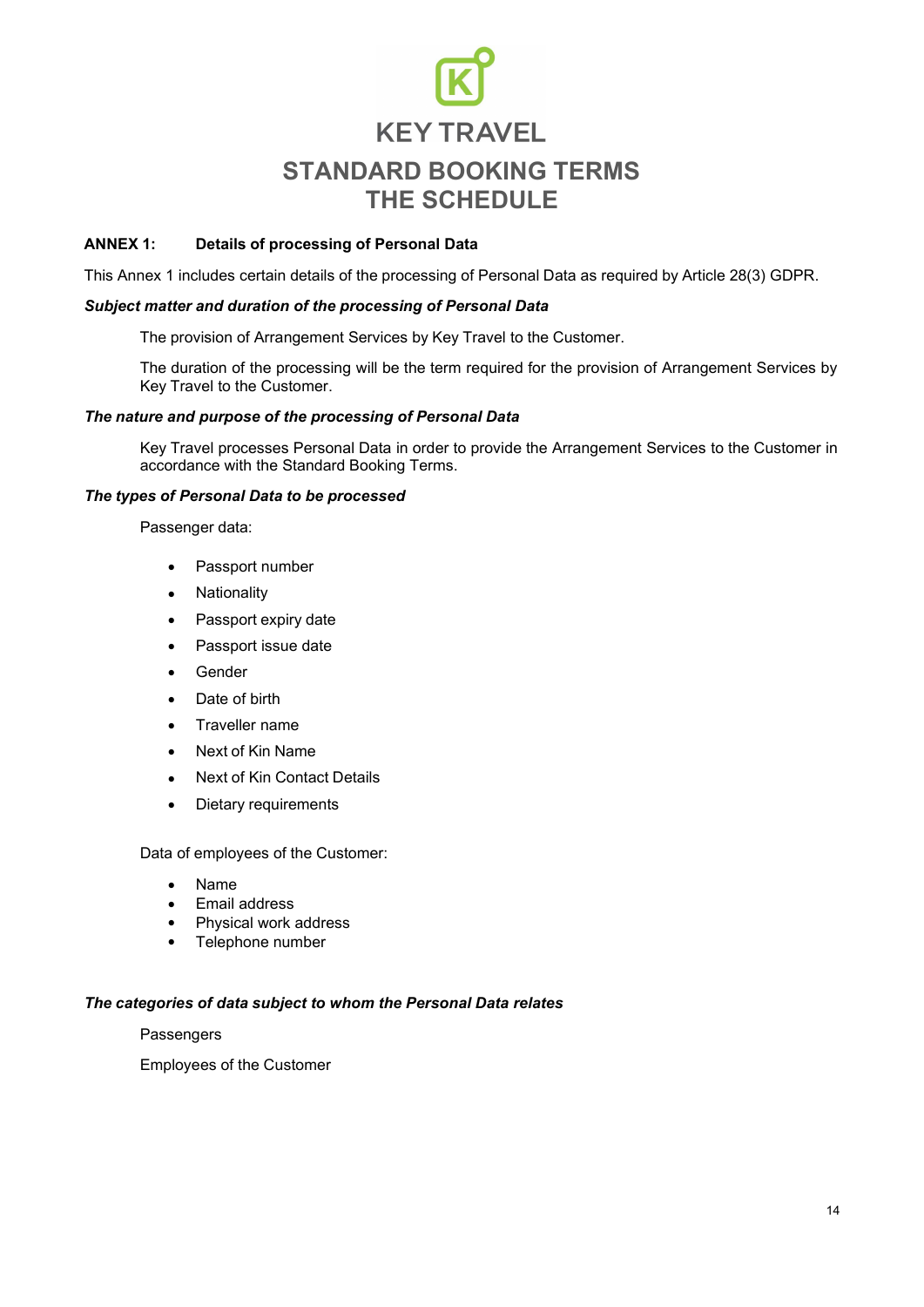### **KEY TRAVEL**

### **ONLINE BOOKING TERMS (SUPPLEMENTAL)**

**IF KEY TRAVEL PROVIDES YOU WITH ACCESS TO ONLINE BOOKING SERVICES, THE FOLLOWING TERMS WILL APPLY TO YOUR USE OF THE ONLINE BOOKING SERVICES AND ANY TRAVEL ARRANGEMENTS MADE USING SUCH SERVICES, IN ADDITION TO THE OTHER PROVISIONS SET OUT IN KEY TRAVEL'S STANDARD BOOKING TERMS**

#### **1. Definitions**

Expressions defined in the Standard Booking Terms and used in these Online Booking Terms shall have the meaning set out in the Standard Booking Terms.

#### **2. Use of the Online Booking Services**

The Online Booking Services are operated by or on behalf of Key Travel Limited.

The Customer is responsible for procuring and maintaining its network connections and telecommunications links from its systems to the data centres hosting the Online Booking Services system.

Whilst Key Travel will endeavour to ensure the continued availability of the Online Booking Services, Key Travel shall not be liable if for any reason the Online Booking Services are unavailable at any time or for any period.

Access to the Online Booking Services may be suspended temporarily and without notice in the case of system failure, maintenance or repair or for reasons beyond Key Travel's control.

The Customer shall procure that its employees, subcontractors, consultants and agents take reasonable measures to prevent the Online Booking Services being used to: (a) transmit any files, data or other material that actually or potentially infringes the intellectual property rights of any person; (b) create a false identity or to otherwise attempt to mislead any person as to the identity, source or origin of any communication; (c) interfere, disrupt or attempt to gain unauthorised access to any computer system, server, network or account for which it does not have authorisation to access or at a level exceeding its authorisation; or (d) disseminate or transmit any virus, Trojan horse or other malicious, harmful or disabling data, work, code or program.

The Customer shall not:

- (i) attempt to copy, modify, duplicate, create derivative works from, frame, mirror, republish, download, display, transmit, reverse compile, disassemble, reverse engineer or otherwise reduce to humanperceivable form or distribute all or any portion of the software used in the Online Booking Services;
- (ii) license, sell, rent, lease, transfer, assign, distribute, display, disclose, or otherwise commercially exploit, or otherwise make the Online Booking Services available to any third party except the Authorised Bookers; or
- (iii) use the Online Booking Services to provide services to third parties.

**KEY TRAVEL DOES NOT WARRANT THAT THE CUSTOMER'S USE OF THE ONLINE BOOKING SERVICES WILL BE UNINTERRUPTED OR ERROR-FREE OR THAT THE TRAVEL SERVICES AND/OR THE INFORMATION OBTAINED BY THE CUSTOMER THROUGH THE ONLINE BOOKING SERVICES WILL MEET THE CUSTOMER'S REQUIREMENTS.**

#### **3. Authorised Bookers**

Only the Customer and its Authorised Bookers are permitted to use the Online Booking System. The Customer must: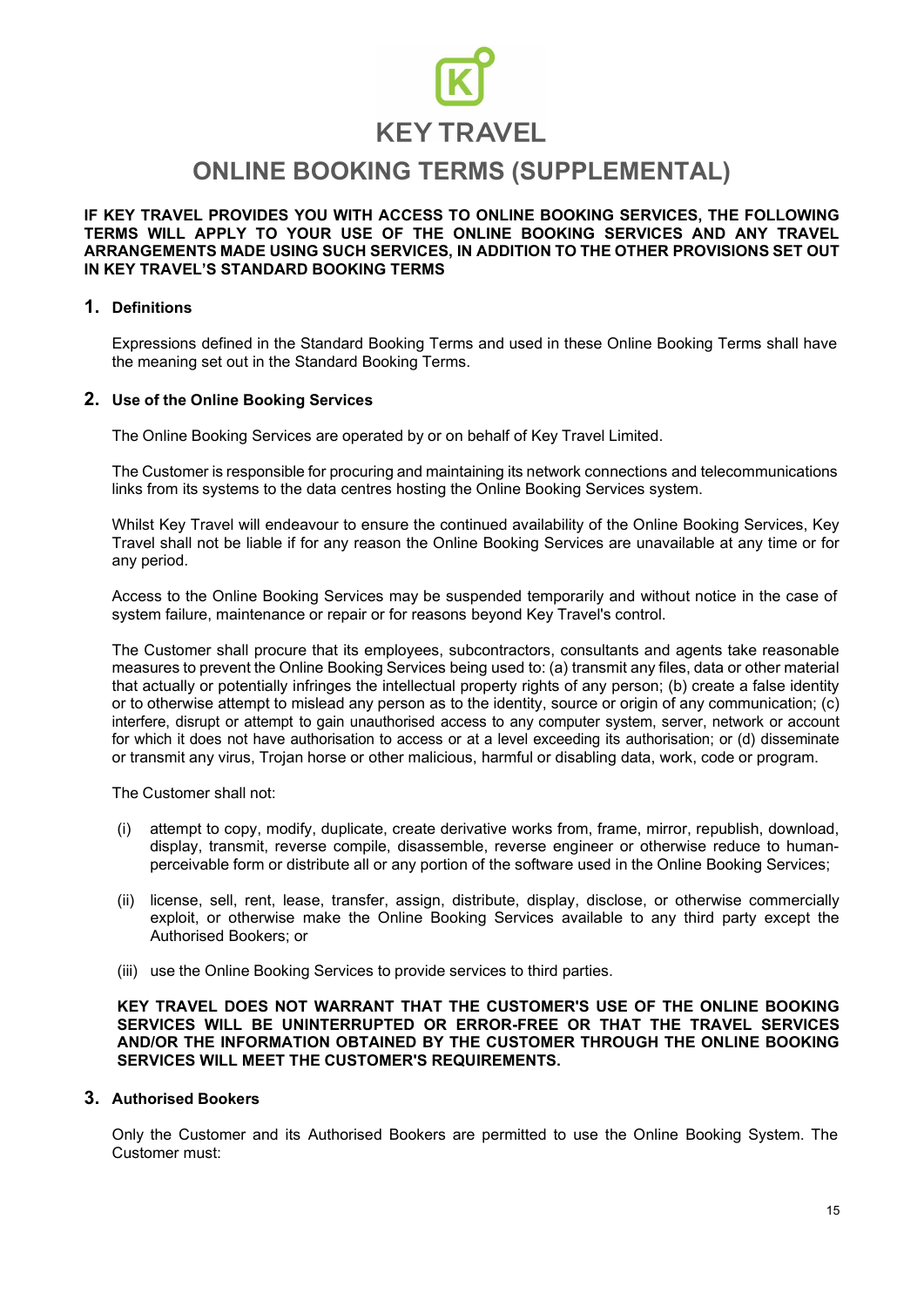## **KEY TRAVEL**

### **ONLINE BOOKING TERMS (SUPPLEMENTAL)**

- ensure that all log ins and passwords required to access the Online Booking Services are secured and cannot be used by anyone else; a.
- ensure that the details of any Authorised Bookers are communicated to Key Travel; and b.
- c. notify Key Travel by telephone immediately and confirm such notification in writing within 24 hours in the event that any Authorised Booker leaves the organisation or in the event that their authorisation status is removed.

The Customer will be obliged to pay any booking fees or cancellation charges incurred as a result of a booking being made using the Online Booking Services by someone who is not an Authorised Booker in the event that the Customer has failed to notify Key Travel in writing of the change of status or in the event that the Customer has failed to keep its log ins and passwords secure.

The Customer is responsible for ensuring that its Authorised Bookers use the Online Booking Services in accordance with these Online Booking Terms (and the Standard Booking Terms, as applicable) and shall be responsible for any Authorised Booker's breach of such terms.

#### **4. Third Party Suppliers**

Where the Online Booking Services provide links to websites, products or services of Third Party Suppliers the Customer acknowledges that:

- a. the Customer shall be responsible for complying with the Third Party Supplier's terms and conditions including fare restrictions and applicable change and cancellation policies;
- Key Travel is not responsible for the content of the Third Party Supplier's website or the accuracy of any information contained on such website including but not limited to fares and availability; and b.
- the Customer's use of a Third Party Supplier's website is subject to any applicable terms and conditions of use and privacy policies on such site. c.

Key Travel makes no representation or commitment and shall have no liability or obligation whatsoever in relation to the content or use of, or correspondence with, any such Third Party Supplier's website, or any transactions completed, and any contract entered into by the Customer, with any such Third Party Supplier. Any booking for Travel Services or other contract entered into or completed via the Online Booking Services with a Third Party Supplier is between the Customer and the relevant Third Party Supplier, and not Key Travel.

#### **5. Security**

**Reasonable steps have been taken to put in place security measures to protect any data which is provided by the Customer in relation to the Online Booking Services. The server hosting the Online Booking Services system uses SSL (secure sockets layer) data encryption to help keep your data secure. Where possible, personal information entered is encoded before it is sent to Key Travel, protecting it as it is transferred over the Internet. However, the Customer accepts that the transmission of information via the Internet is not completely secure and while Key Travel will use reasonable endeavours to ensure that any information entered into the Online Booking Services is secure, it does not guarantee the security of the data transmitted to or from such services.**

Key Travel is not responsible for any delays, delivery failures, or any other loss or damage resulting from the transfer of data over communications networks and facilities, including the Internet, and the Customer acknowledges that the Online Booking Services may be subject to limitations, delays and other problems inherent in the use of such communications facilities.

#### **6. Booking Terms and Conditions**